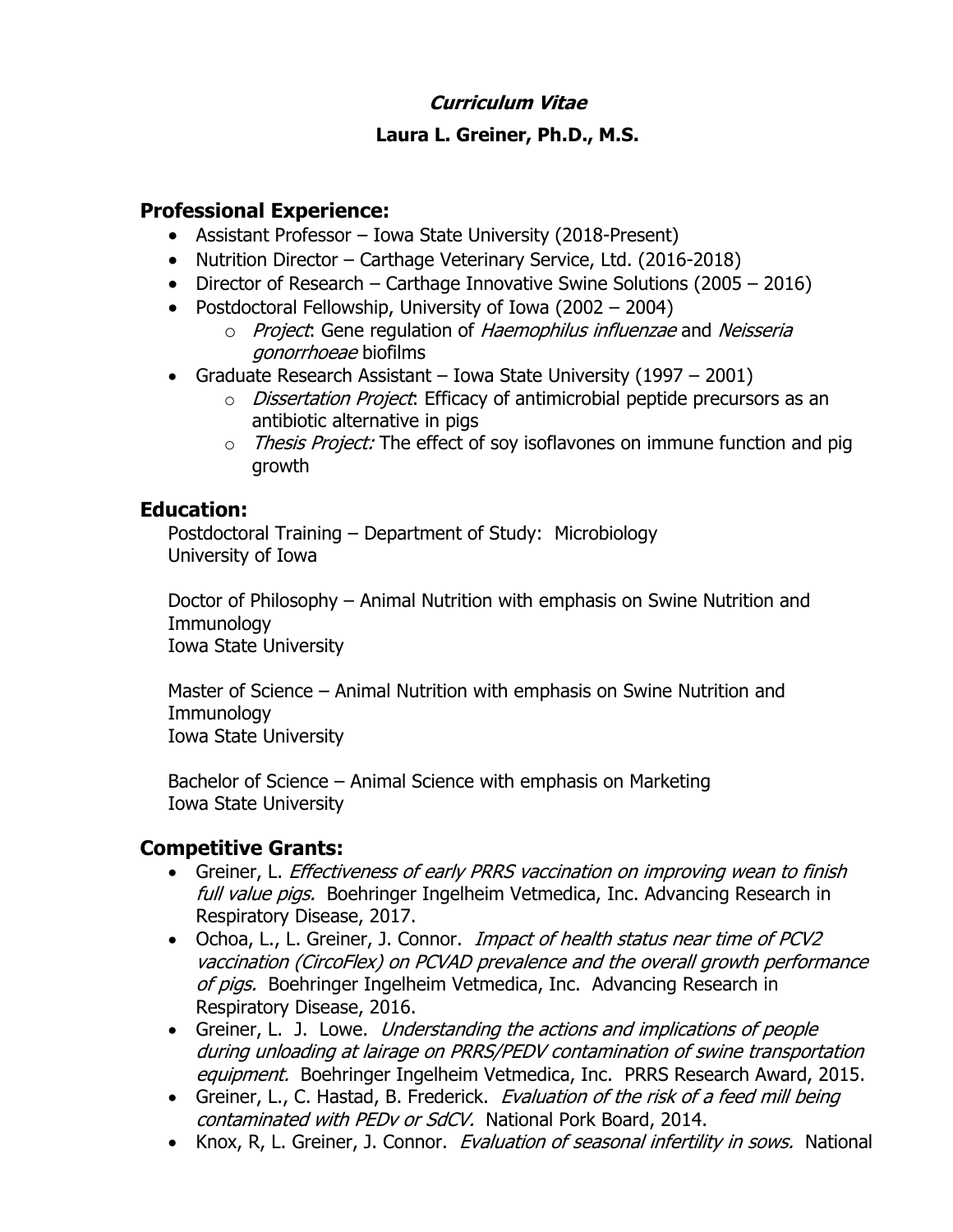Pork Board, 2014.

- Knox, R, L. Greiner, J. Connor. The impact of the timing of relocation of replacement gilts from pens to stalls on gilt fertility and sow longevity. National Pork Board, 2012.
- Gonyou, H, J. Connor, J. Lowe, L. Greiner, F. Lang, and J. Brown; *Effects of* different parity groupings on feeding behavior, welfare and productivity of sows in ESF housing. National Pork Board, 2011.
- Knox, R, J. Salak-Johnson, L. Greiner, and J. Connor; *Effect of day of mixing* gestating sows on measures of reproduction and animal well-being. NPB Project #C2-09-30, September 2009.
- Lowe, J, J. Connor, and L. Greiner; The influence of maternal PCV2 immune response on piglet infection rates at weaning and the effect of PCV2 infection at weaning on lifetime performance and vaccine efficacy. NPB Project #09-188, September 2009.

## **Peer-Reviewed Publications:**

- Puls, C.L., J.M. Hammer, K. Eggers, A. Graham, B. Knopf, L. Greiner, S.N. Carr. Effects of two feeding periods of tiamulin fed in combination with chlortetracycline for control and treatment of swine respiratory and enteric disease and subsequent growth performance of growing-finishing pigs. J Translational Anim Sci. 2018.
- Greiner, L., P. Srichana, J.L. Usry, C. Neill, G.L. Allee, J. Connor, K.J. Touchette, and C.D. Knight. The use of feed-grade amino acids in lactating sow diets. J Anim Sci Biotechnol. 2018, 9:3.
- Greiner, L., C. Neill, G.L. Allee, K.J. Touchette, and J. Connor. Evaluation of the optimal standardized ileal digestible tryptophan:lysine ratio in lactating sow diets. J Translational Anim Sci. 2017, 1(4):526-532.
- Lowe, J., R. McCann, and L. Greiner. Factors that influence mechanical transmission of Porcine Reproductive and Respiratory Syndrome Virus at slaughter plant lairage. *J Swine Health and Prod.* 2017, 25(1):19-23.
- Knox, R.V., J. Shen, L.L. Greiner and J.F. Connor. Effect of timing of relocation of replacement gilts from group pens to individual stalls before breeding on fertility and well-being. *J Anim Sci*. 2016, 94(12):5114-5121.
- Song, Q., S. Stone, D. Drebes, L.L. Greiner, C.M. Dvorak, and M.P. Murtaugh. Characterization of anti-porcine epidemic diarrhea virus neutralizing activity in mammary secretions. Virus Res. 2016, 226:85-92.
- Greiner, L. Evaluation of the likelihood of detection of porcine epidemic diarrhea virus or porcine delta coronavirus ribonucleic acid in areas within feed mills. J Swine Health and Prod. 2016, 24(4):198-204.
- Greiner, L., C. Neill., G. L. Allee, X. Wang, J. Connor, K. Touchette, and J. L. Usry. The feeding of dried distillers' grain with solubles to lactating sows. J Anim Sci 2015, 93:1-7.
- Wedekind, K.J., J.A. Coverdale, T.R. Hampton, C.A. Atwell, R.H. Sorbet, J. Lunnemann, R.J. Harrell, L. Greiner, N.K. Keith, J.L. Evans, J. Zhao, and C.D. Knight. Efficacy of an equine joint supplement, and the synergistic effect of its active ingredients (chelated trace minerals and natural eggshell membrane), as demonstrated in equine, swine and an osteoarthritis rat model. Open Access Animal Physiology, 2015 (7):13-27.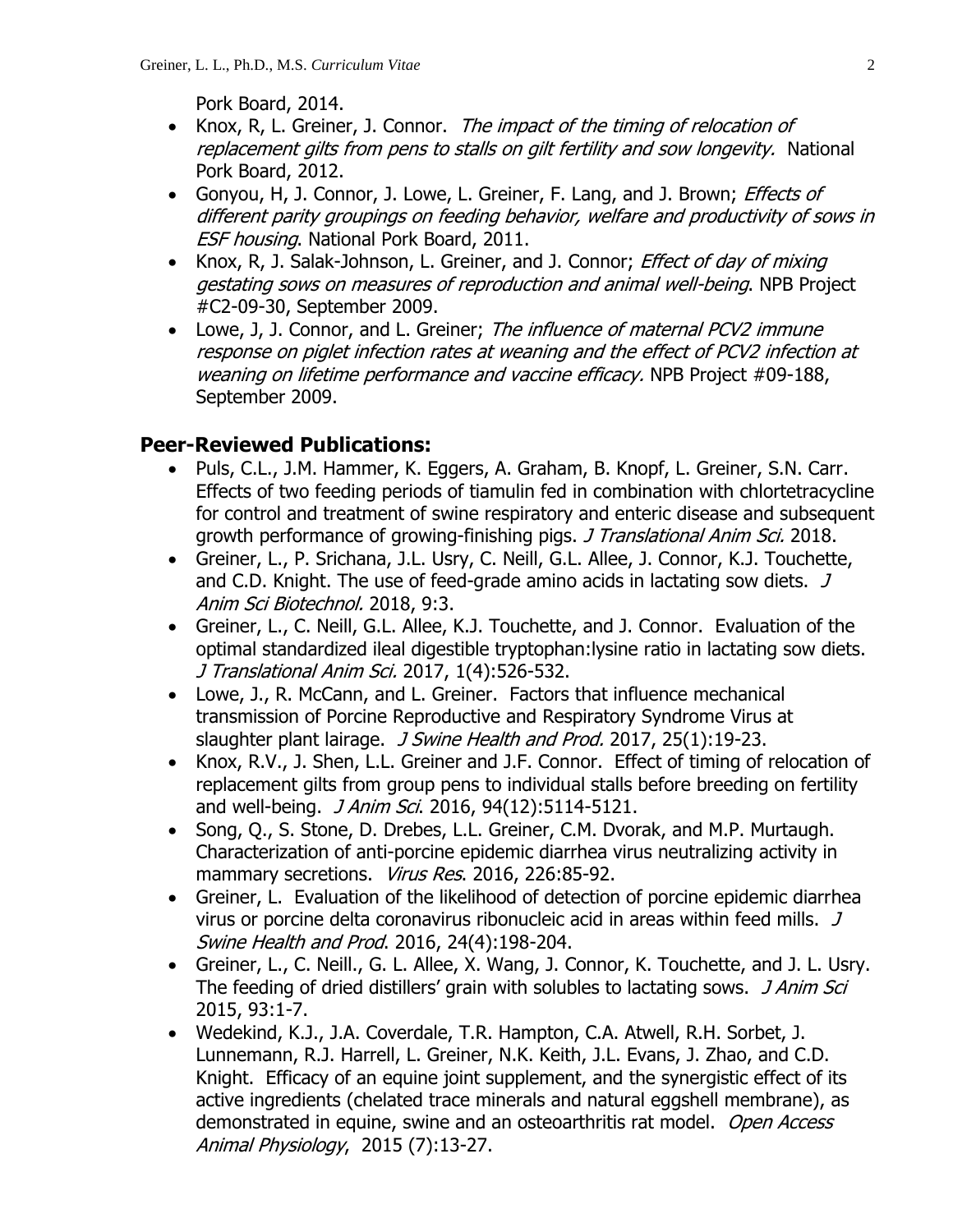- Hidalgo D.M., R.M. Friendship, L. Greiner, R. Manjarin, M.R. Amezcua, J.C. Dominguez, and R.N. Kirkwood. Influence of gonadotrophin-induced first estrus on gilt fertility when mating at a fixed breeding weight. Repro Dom Anim, 2014,49: 899–902.
- Hildago, D.M., R.M. Friendship, R. Manjarin, M.R. Amezcua, J. C. Dominguez, and R.N. Kirkwood. Influence of lactation length and gonadotrophins administered at weaning on fertility of primiparous sows. Anim Repro Sci J. 2014, 149(3-4):245-248.
- Knox, R., J. Salak-Johnson, M. Hopgood, L. Greiner, and J. Connor. Effect of day of mixing gestating sows on measures of reproductive performance and animal welfare. J Anim Sci., 2014, 92:1698-1707.
- Greiner, Laura L., MSc, PhD; Connor, Joseph F, DVM, MSc; Jennifer L. Patterson, MSc; Audrey C. Cameron, Taylor A. Smith, Aline B. Kummer, Rydell L. Schott, George R. Foxcroft, PhD, The effect of gonadotrophin treatment at weaning on primiparous sow performance, *J. Swine Health Prod.*, 2010, (18)4:196-199.
- Patterson, J., A. Cameron, T. Smith, A. Kummer, R. Schott, L. Greiner, J. Connor, and G.R. Foxcroft. Responses to exogenous gonadotrophin treatment in contemporary weaned sows. Soc Reprod Fertil Suppl. 66-303-304.
- Daines, D. A., M. Bothwell, J. Furrer, W. Unrath, K. Nelson, J. Jarisch, N. Melrose, L. Greiner, M, Apicella, and A. Smith, Haemophilus influenzae luxS mutants form a biofilm and have increased virulence, Microbial Pathogenesis, 2005, 39:87-96.
- Jurcisek, J., L. Greiner, H. Watanabe, A. Zaleski, M. A. Apicella, and L. Bakaletz, Role of sialic acid and complex carbohydrate biosynthesis in biofilm formation by nontypeable Haemophilus influenzae in the chinchilla middle ear, *Infection and* Immunity, 2005, 73:3210-3218.
- Greiner, L. L., J. L. Edwards, J. Shao, C. Rabinak, D. Entz, and M. A. Apicella, Biofilm Formation by Neisseria gonorrhoeae. Infection and Immunity, 2004, 73:1964-1970.
- Greiner, L.L., H. Watanabe, N. J. Phillips, J. Shao, A. Morgan, A. Zaleski, B. W. Gibson and M. A. Apicella, Nontypeable Haemophilus influenzae strain 2019 produces a biofilm containing N-acetylneuraminic acid that may mimic sialylated O-linked glycans, Infection and Immunity, 2004, 72:4249-4260.
- Greiner, L.L., T.S. Stahly, and T.J. Stabel. 2001, Effect of dietary soy daidzein on pig growth and viral replication during a viral challenge, J. Anim Sci., 2001, 79:3113-3119.
- Greiner, L.L., T.S. Stahly, and T.J. Stabel, Effect of dietary soy genistein on pig growth and viral replication during a viral challenge, J. Anim Sci., 2000, 79:1272-1279.
- Greiner, L.L., T.S. Stahly, and T.J. Stabel, Quantitative relationship of systemic virus concentration on growth and immune response in pigs, *J. Anim Sci.*, 2000, 78:2690-2695.

## **University Research Publications:**

- Greiner, L.L., T.S. Stahly, and T. Stanton. 2000. Evaluation of the antimicrobial activity of natural animal proteins/peptides in vitro. 2000 Iowa State Swine Research Report, pp. 67-71
- Greiner, L.L., T.S. Stahly, and T.J. Stabel. 2000. Effect of dietary soy genistein on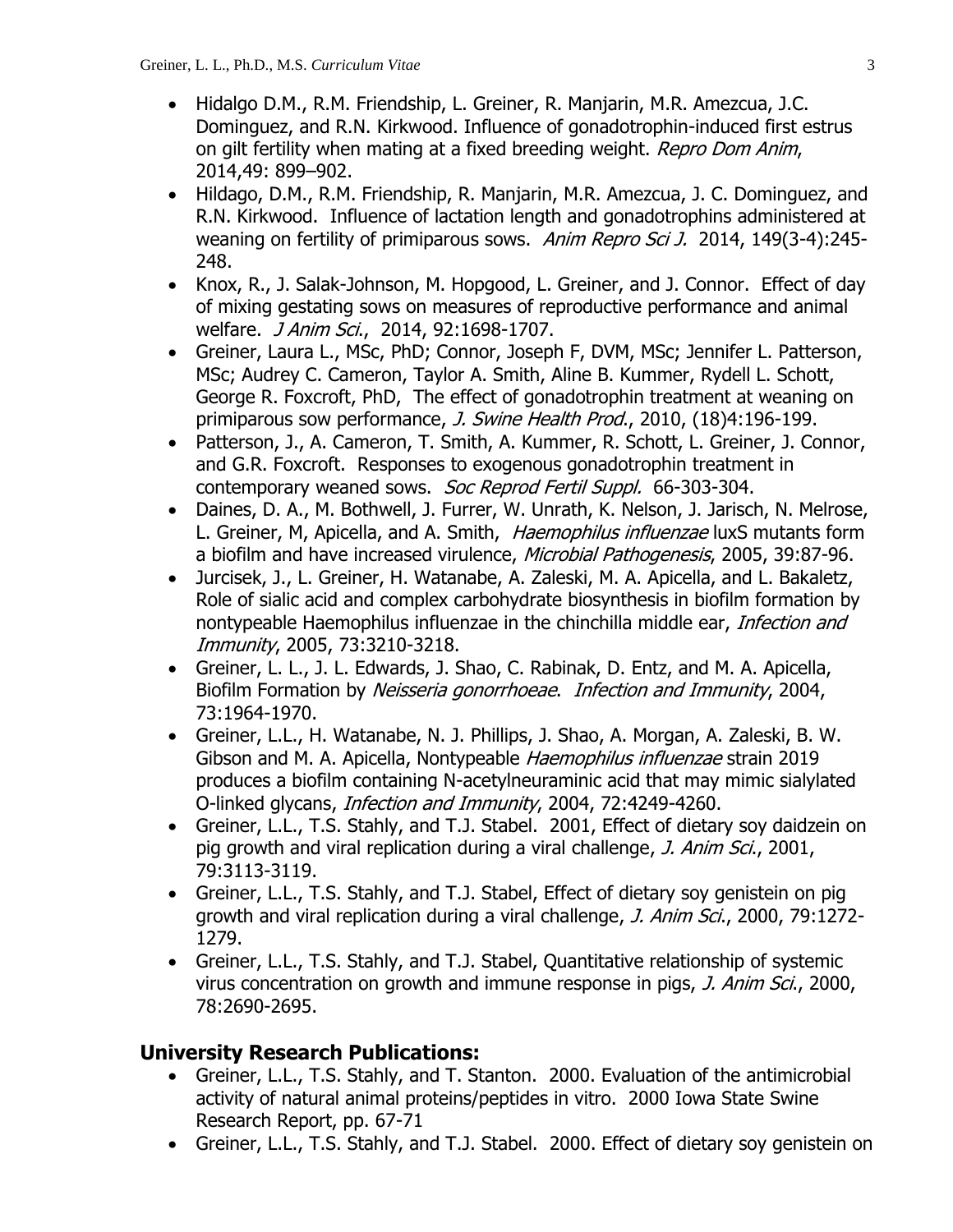pig growth and viral replication during a viral challenge. 2000 Iowa State Swine Research Report, pp. 42-49

- Greiner, L.L., T.S. Stahly, and T.J. Stabel. 1998. Quantitative effect of porcine reproductive and respiratory syndrome virus on pig growth and immune response. 1998 Iowa State Swine Research Report, pp. 51-54
- Stahly, T.S., B.T. Kremer, and L.L. Greiner. 1998. Effect of protein source (casein vs soy) on growth in antigen exposed pigs. 1998 Iowa State Swine Research Report, pp. 16-18

## **Other Publications:**

- Greiner, Laura; Zhao, Junmei; Harrell, Robert; Allee, Gary; Knight, Chris, Chelated trace minerals support sow reproduction, Feedstuffs, June 4, 2012.
- Greiner, Laura L., MSc, PhD, Understanding Umbilical Hernia's, National Hog Farmer Magazine, March 15, 2012.
- Srichana, P., J.L. Usry, C.D. Knight, L. Greiner, and G.L. Allee, Lysine requirement of lactating primiparous sows, *J. An. Sci.*, 2007, 84: Supplement 2, p. 180.
- Srichana, P.. J.L. Usry, C.D. Knight, L. Greiner, and G.L. Allee, The use of crystalline amino acids in lactating primiparous sows diets, J. An. Sci., 2007, 84:Supplement 2, p. 182.
- Greiner, L.L., T.S. Stahly, and T.J. Stabel, Effects of dietary soy genistein on pig growth and immune response in virally challenged pigs, J. An. Sci., 1999, 77:Supplement 1, p. 46.
- Stahly, T.S., B.T. Kremer, and L.L. Greiner, Effect of dietary protein source (casein vs soy) on rate and efficiency of growth in pigs experiencing minimal and moderate exposure, *J. An. Sci.*, 1998, 76:Supplement 1, p. 181.

## **Proceedings:**

- Greiner, L. Feeding the reproductive female and using metrics to predict performance. China Leman Conference, October 2017.
- Greiner, L. Using nutrition as a tool during health challenges. *China Leman* Conference, October 2017.
- Greiner, L. Mycotoxins and understanding their impact. China Leman Conference, October 2017.
- Greiner, L. Nutritional and management challenges and solutions in ABF swine. Canadian Nutrition Conference, May 2017.
- Greiner, L. Feeding the reproductive female. *China Leman Conference*, October 2016.
- Greiner, L. Optimizing reproductive swine rations. *China Leman Conference*, October 2016.
- Greiner, L. Seasonal infertility mitigation. China Leman Conference, October 2016.
- Greiner, L. Practical approaches to managing rotavirus in suckling piglets, Allen D. Leman Conference. September 2016.
- Greiner, L., Nutrition concepts for early-weaned PEDV pigs and nutrition-related welfare concerns, American Association of Swine Veterinarians Annual Meeting, 2015, 9-10.
- Greiner, L., MSc, PhD, The Truth on Our Own Terms Best Utilization of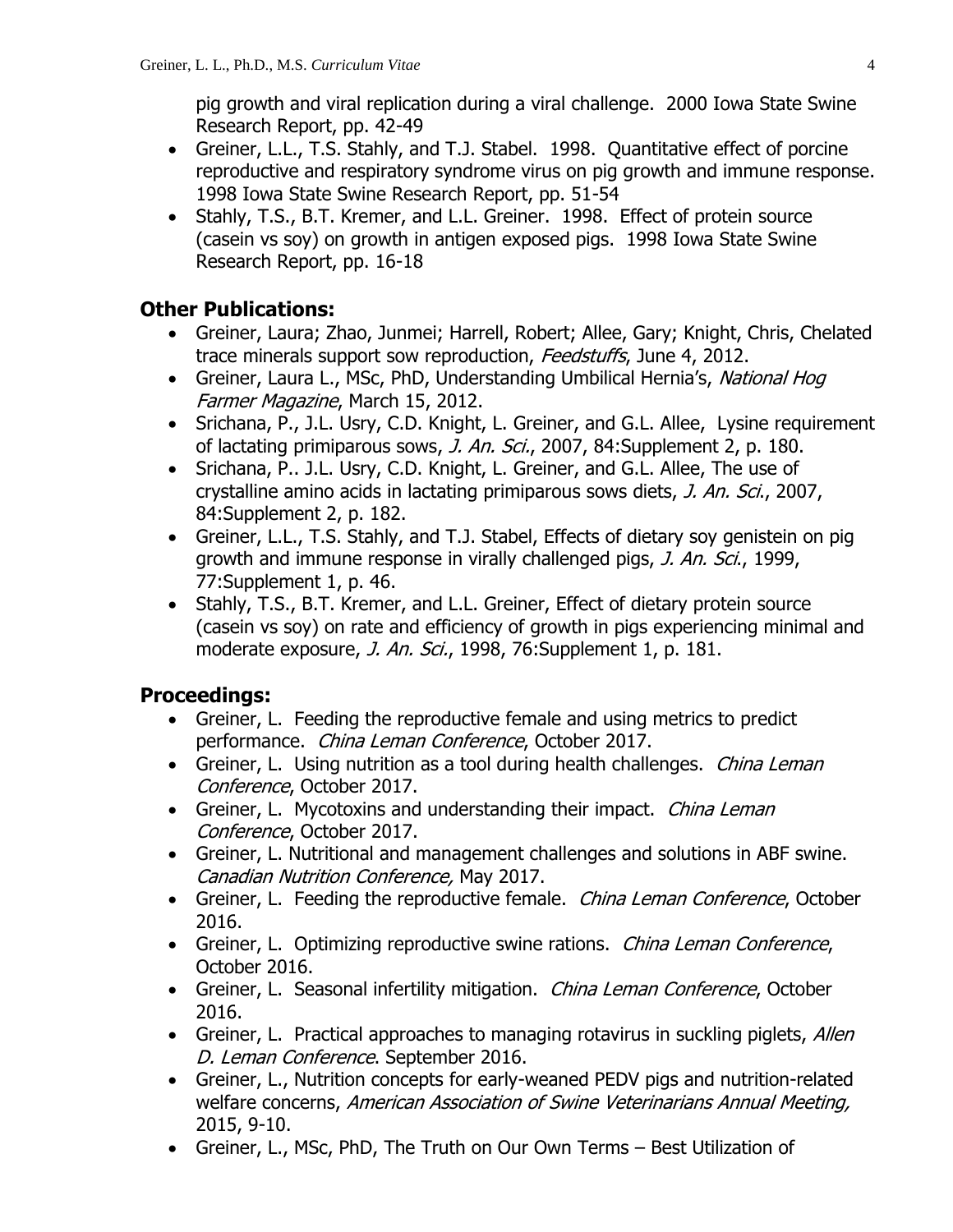Research Barns, American Association of Swine Veterinarians Annual Meeting, 2011, 13-14.

- Greiner, L., MSc, PhD, Connor, J. F., DVM, MSc; J. F. Lowe, DVM, MSc, Comparison of Mycoplasma Hyopneumoniae Vaccination, American Association of Swine Veterinarians Annual Meeting, 2011, 245-247.
- Greiner, Laura, Maximizing Today's Sow Performance with Nutrition, AASV Annual Meeting, 2010, 37-39.

#### **Abstracts:**

- Thompson, R., C. Boessen, B. Knopf, L. Greiner, and K. Haydon. Abstract #181. Evaluation of feeding arginine in gestation and lactation on sow and litter performance. Midwest American Society of Animal Science. March 2019.
- Thompson, R., A. Graham, B. Knopf, L. Greiner and S. Jalukar. Abstract #180. Evaluation of soluble concentrated yeast product on sow and litter performance. Midwest American Society of Animal Science. March 2019.
- Greiner, L., A. Graham, and B. Knopf. Abstract #582809. Effect of avilamycin on nursery pig performance and health. Midwest American Society of Animal Science. March 2019.
- Thompson, R., B. Knopf, L. Greiner, and J. Bergstrom. Abstract #147. Effects of added dietary Zn and Cu or an essential oils blend in a nursery feeding program. Midwest American Society of Animal Science. March 2019.
- Graham, A., B. Knopf, F.B. Sandberg, K.T. Soltwedel, M.R. Bible, and L. Greiner. Abstract #349. Evaluation of a fenugreek extract fed to sows from 90 days of gestation through lactation on sow and litter performance. Midwest American Society of Animal Science. March 2018.
- Ochoa, L. A. Graham, L. Greiner, B. Knopf, M.A.D. Goncalves, W. Cast, and U.A.D. Orlando. Abstract #344. Evaluation of supplementation of potassium chloride and choline chloride in high feed grade amino acid finishing diets. Midwest American Society of Animal Science. March 2018.
- Boessen, C., A. Graham, L. Greiner, B. Knopf, K.J. Touchette, M.A.D. Goncalves, and U.A.D. Orlando. Abstract #317. The standardized ileal digestible valine: lysine requirement in lactating sows. Midwest American Society of Animal Science. March 2018.
- Graham, A., L. Greiner, M.A.D. Goncalves, U.A.D. Orlando and K. Touchette. Abstract #312. Lysine requirement of lactating sows-revisited. Midwest American Society of Animal Science. March 2018.
- Graham, A., L. Greiner, B. Knopf, M.A.D. Goncalves, W. Cast, and U.A.D. Orlando. Abstract #286. Eavluation of the lactose level and organic acid inclusion in newly weaned pigs. Midwest American Society of Animal Science. March 2018.
- Graham, A., B. Knopf, M.A.D. Goncalves, U.A.D. Orlando and L. Greiner. Abstract #208. Evaluation of the standardized ileal digestible total sulfur amino acid:lysine requirement for 14-27 kg PIC nursery pigs. Midwest American Society of Animal Science. March 2018.
- Ochoa, L., L. Greiner, and T. Pacion. Abstract #119. Feed as a vehicle for PRRS virus transmission and the effects of formaldehyde on procine reproductive and respiratory virus in feed: proof of concept. Midwest American Society of Animal Science. March 2018.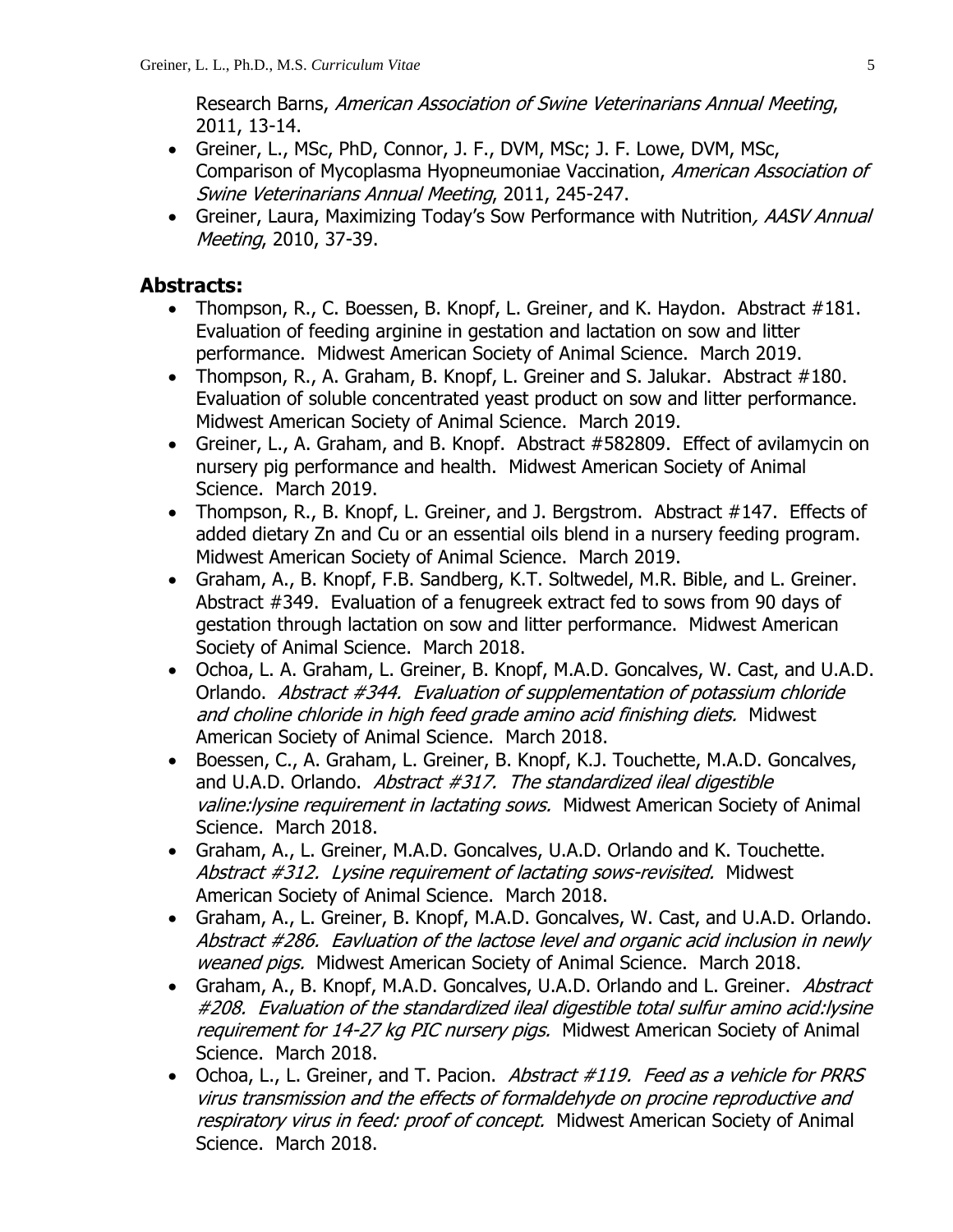- Ochoa, L., Greiner, L. J. Connor, J. Waddell and E. Fano. Short summary on the low prevalence of PCV2 on pigs at birth. American Association of Swine Veterinarians Annual Meeting. March 2018.
- Ochoa, L., Greiner, L. J. Connor, and T. Pacion. *Effects of PICV2 viremia level of* piglets at birth on the efficacy of PCV2 vaccine against exposure to PCV2-b determined by viremia levels and growth rate of pigs. American Association of Swine Veterinarians Annual Meeting. March 2018.
- Smith, M., J. Waddell, G. Hartsook, A. Lower, L. Greiner and L. Ochoa. Litter porcine reproductive and respiratory syndrome (PRRS) status at processing and relationship to PRRS status at weaning using different pools of sampling tissues. American Association of Swine Veterinarians Annual Meeting. March 2018.
- Hardebeck, O., L. Ochoa, L. Greiner and J. Connor. *Understanding the impact of* farrowing induction on pigs born alive. American Association of Swine Veterinarians Annual Meeting. March 2018.
- Tarasuik, G., L. Ochoa, M. Jansen, L. Greiner and A. Farkas. Comparison of oral fluids versus tonsil swabs to diagnose Mycoplasma hyosynoviae infection prior to onset of clinical signs. American Association of Swine Veterinarians Annual Meeting. March 2018.
- Lawrence, B., T. Loeffler, Y. Ma, and L. Greiner. Mineral source matters conception to market. American Association of Swine Veterinarians Annual Meeting. March 2018.
- Greiner, L. A. Graham, K.J. Touchette, M.A.D Goncalves, U.A.D. Orlando, and J. Connor. Abstract #240. Threonine:Lysine ratio requirement in lactating sows. Midwest American Society of Animal Science. March 2017.
- Graham, A., T, Hall., L. Ochoa, L. Greiner, M.A.D Goncalves, U.A.D. Orlando, and J. Connor. Abstract #239. Effect of dietary calcium inclusion rate in diets for lactating sows. Midwest American Society of Animal Science. March 2017.
- Ochoa, L., A. Graham, Knopf, B., Greiner, L., and J. Connor. Abstract #280. Evaluation of SID lys:ME ratios in grow-finishing pigs. Midwest American Society of Animal Science. March 2017.
- Ochoa, L., R.J. Harrell, A. Graham, M. Bienhoff, B. Kremer, J.A. Loughmiller, and L. Greiner. Abstract #294. Effect of feeding formaldehyde treated feed to pigs throughout the growing period on amino acid utilization from synthetic Lys or protein sources. Midwest American Society of Animal Science. March 2017.
- Graham, A., B. Knopf, L. Greiner, M.A.D Goncalves, U.A.D. Orlando, and J. Connor. Abstract #301. Evaluation of the lysine requirement of 11-23 kg nursery pigs. Midwest American Society of Animal Science. March 2017.
- Knox, A., L. Ochoa, and L. Greiner. Correlating sampling methods to porcine circovirus type w (PCV2) viremia status of sows and piglets in a sow herd with or without PCV2 revaccination during gestation. American Association of Swine Veterinarians Annual Meeting. March 2017.
- Greiner, L., J. Connor, B. Knopf, A. Graham, L. Ochoa and R. Harrell. Evaluation of nutrient availability when using feed disinfection in nursery diets. American Association of Swine Veterinarians Annual Meeting. March 2017.
- Bloemer, M., E. Jablonski, L. Ochoa, A. Lower, and L. Greiner. *Impact of sow* parity on the influenzae A (IAV-S) infection timing of the suckling pig in an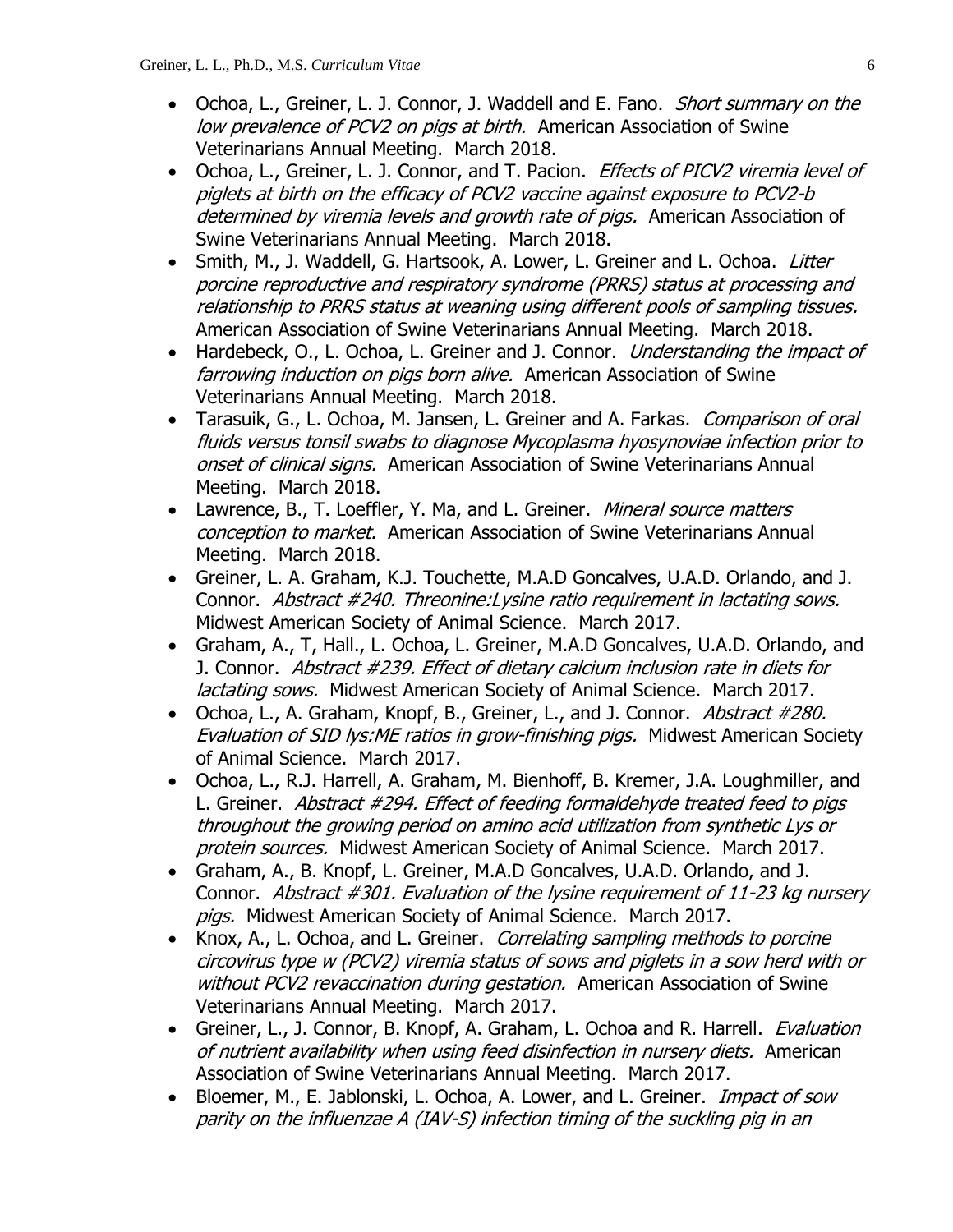endemic herd. American Association of Swine Veterinarians Annual Meeting. March 2017.

- Greiner, L. and J. Connor. Abstract  $\#$  070. Evaluation of Compost Bays to Test Positive for PEDv/PDCov on Clinically Active Farms. International Pig Veterinary Society. June 2016.
- Lowe, J., R. McCann, L. Greiner, and B. Hollis. Abstract #084 Factors that influence mechanical transmission of Porcine Reproductive and Respiratory Syndrome Virus at Slaughter Plant Lairage. International Pig Veterinary Society. June 2016.
- Munoz, R., L. Greiner, J. Connor and J. Rice. Abstract # Auditing a cleaning and disinfection trailer-transportation protocol with AccuPoint ® Advanced. International Pig Veterinary Society. June 2016.
- Arend, L., R. V. Knox, L. Greiner, A. Graham, and J. Connor. Abstract #329. Effects of feeding melatonin during proestrus and early gestation in gilts and P1 sows to minimize the effects of seasonal infertility. Midwest American Society of Animal Science. March 2016.
- Greiner, L., A. Graham, R. Harrell, B. Knopf, and J. Connor. Abstract  $\#151$ Evaluation of copper source addition in the grow-finish phase. Midwest American Society of Animal Science. March 2016.
- Greiner, L., A. Graham, K. Touchette, and C. Neill. Abstract #261 The evaluation of increasing lysine or feed amounts in late gestation on piglet birth weights. Midwest American Society of Animal Science. March 2016.
- Greiner, L., A. Graham, B. Knopf, R. Harrell, and Y. Ma. Abstract #247 Effect of feeding protease at two soybean meal inclusion rates for nursery pigs. Midwest American Society of Animal Science. March 2016.
- Greiner, L., A. Graham, B. Knopf, R. Harrell, and J. Connor. Abstract  $\#250$ Evaluation of bovine plasma in early nursery pig diets. Midwest American Society of Animal Science. March 2016.
- Wurtz, T., L. Greiner, J. Waddell, E. Fano, and R. Edler. *Determining the* prevalence of Mycoplasma hyopneumoniae colonization of weaned piglets from gilt litters. American Association of Swine Veterinarians Annual Meeting. March 2016.
- Greiner, L. Evaluation of the risk of a feed mill being contaminated with PEDV or PDCoV. American Association of Swine Veterinarians Annual Meeting. March 2016.
- Greiner, L., A. Graham, B. Knopf, and W. Plocher. Abstract #233 Evaluating the effects of sodium sesquicarbonate in the grow-finish phase fed during summer months. Midwest American Society of Animal Science. March 2016.
- Greiner, L., A. Graham, and K. J. Touchette. Abstract 110. The tryptophan: lysine requirement of grow-finish pigs. Midwest American Society of Animal Science. March 2015.
- Greiner, L. A. Graham, M. Tegtmeyer, K. J. Touchette, and S., Jungst. Abstract 153. The determination of amount of feed grade lysine usage in lactating sows. Midwest American Society of Animal Science. March 2015.
- Graham, A., K. J. Touchette, S. Jungst, M. Tegtmeyer, J. Connor, and L. Greiner. Abstract 145. Impact of feeding level postweaning on wean to estrus interval,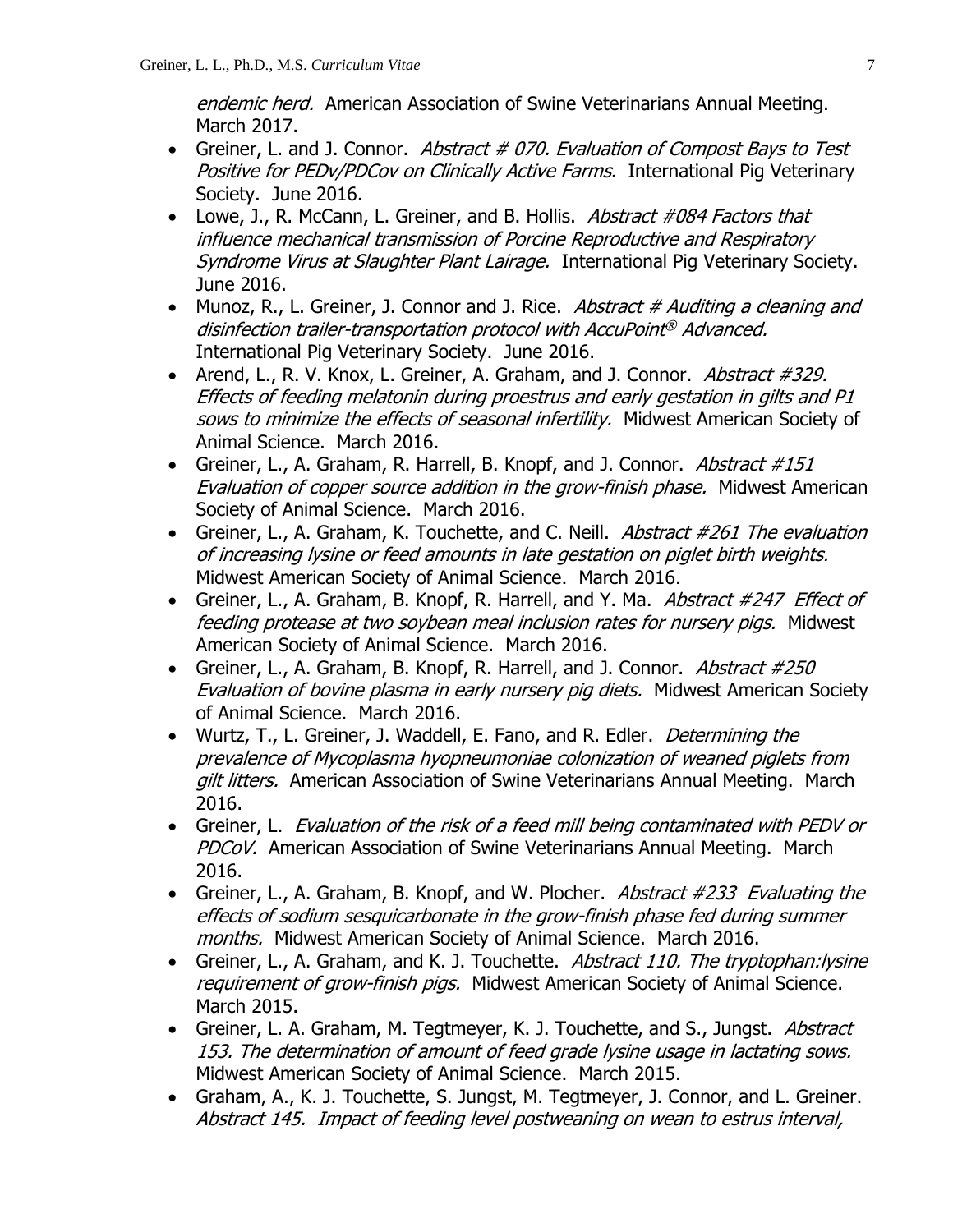conception and farrowing rates and subsequent farrowing performance. Midwest American Society of Animal Science. March 2015.

- Shen, J., L. Greiner, J. Connor, and R. Knox. *Effect of timing and gilt relocation* from group pens to individual stalls on measures of fertility and well-being. American Association of Swine Veterinarians Annual Meeting. March 2015.
- Greiner., L, D. Classen, N. Eddy, and J. Connor. Abstract 0163. Understanding PEDv timeline of exposure based on clinical findings. International Pig Veterinary Society (IPVS) Congress. June 2014.
- Greiner, L., R. Barrett, A. Graham, and J. Connor. The evaluation of narasin in grow-finish swine diets. International Pig Veterinary Society (IPVS) Congress. June 2014.
- Greiner, L., J. Remus, D. D. Hall, R. D. Boyd, R. J. Harrell and J. Connor. Abstract 146. The impact of natural betaine to lactating sows during periods of heat stress. Midwest American Society of Animal Science. March 2014.
- Matthews, N., L Greiner, C. R. Neill, S. Jungst, B. Fields, R. C. Johnson, and A. Sosnicki. Abstract 335. Effect of feed form (mash vs. pellets) and ractopamine on pork fat quality. Midwest American Society of Animal Science meeting. March 2014.
- Greiner, L., Z. Jiang, C. Neill, J. Connor, and G. Allee. Abstract 0049. Evaluation of tryptophan to lysine ratio in sow lactation diets. Midwest American Society of Animal Science meeting. March 2013.
- Greiner, L., Z. Jiang, C. Neill, J. Connor, and G. Allee. Abstract 0077. Evaluation of various inclusion rates of dried distillers grain with solubles in sow lactation diets. Midwest American Society of Animal Science meeting. March 2013.
- Shelton, N. W., J.L. Nelssen, M. D. Tokach, S. S. Dritz, R. D. Goodband, J. M. DeRouchey, L. L. Greiner, J. Connor, and J. C. Woodworth. Abstract P090. Effects of dietary L-carnitine and chromium picolinate on sow reproductive performance. Midwest American Society of Animal Science meeting. March 2013.
- Johnson, L., L. Greiner, D. King, D. Classen. Poster 5. Two whole-herd vaccinations as mitigation of influenza virus in breed-to-wean farms. American Association of Swine Veterianarians Annual Meeting. March 2013.
- Fombelle, W., L. Greiner and J. Waddell. *Poster 26: Evaluating the persistence of* PRRSv in prior exposed vasectomized teaser boars, mature gilts, and young sows within a breeding herd. American Association of Swine Veterianarians Annual Meeting. March 2013.
- Hopgood, M., L. Greiner, J. Connor, J. Salak-Johnson, R. Knox. Abstract #656. Effect of Day of Mixing Gestating Sows on Measures of Reproduction and Animal Well-being. National American Society of Animal Science Meetings. July 2011.
- Zhao, J., L. Greiner, G. Allee, M. Vazquez-Anon, C. D. Knight, R. J. Harrell. Abstract #W212. Improved Retention Rates and Reduced Culling for Lameness for Sows Fed a Chelated Trace Mineral Blend. National American Society of Animal Science Meetings. July 2011.
- Zhao, J., L. Greiner, G. Allee, M. Vazquez-Anon, C. D. Knight, R. J. Harrell. Abstract #W213. A Blend of Clelated Trace Minerals Improved Sow Cumulative Reproduction and Farrowing Rate. National American Society of Animal Science Meetings. July 2011.
- Greiner, L.L., J.A. Soto, J.F. Connor, G.L. Allee. *Effect of increasing feeding levels*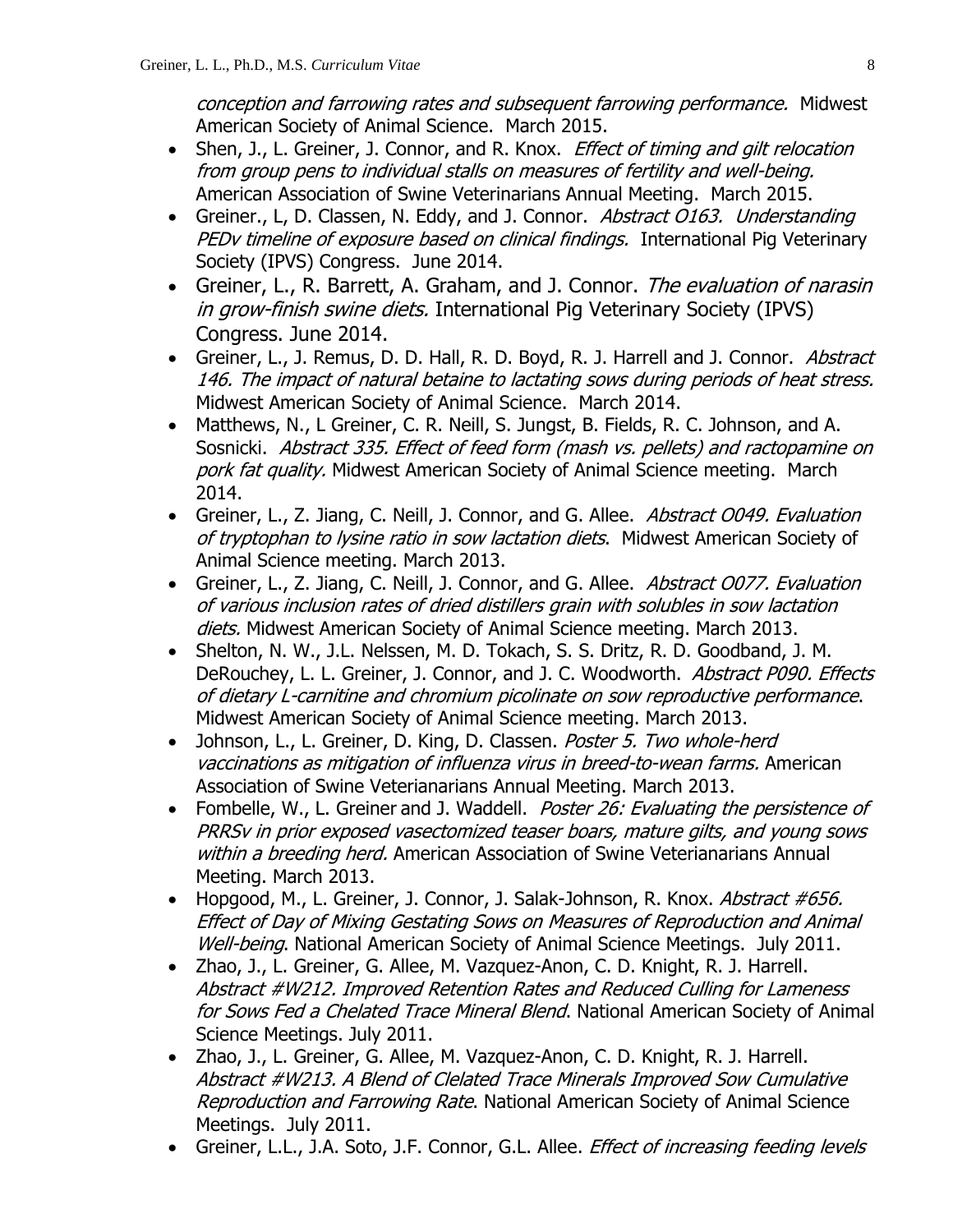in sows during late gestation on piglets birth weights. Midwest American Society of Animal Science Annual Meeting. March 2011. p. 86.

- Greiner, L.L., J. Usry, C. Neill, N. Williams, J. Soto, J. Connor, and G. Allee. The evaluation of lysine requirements in third parity lactation sow diets. Midwest American Society of Animal Science Annual Meeting. March 2011. p. 64.
- Greiner, L.L., J. Usry, C. Neill, N. Williams, J. Soto, J. Connor, and G. Allee. The use of crystalline amino acids in lactating sow diets. Midwest American Society of Animal Science Annual Meeting. March 2011. pp. 64-65.
- Greiner, L.L., J. Matthews, C. Neill, N. Williams, G. Allee, J. Connor, S. Jungst, and A. Sosnicki. Determination of the SID lysine requirement of the 7 to 12 kilogram pig under commercial conditions. Midwest American Society of Animal Science Annual Meeting. March 2011. p. 62.
- Greiner, L., J. Lowe. The Influence of Fetal PCV2 Infection on Lifetime Performance and Vaccine Efficacy, CRWAD Annual Meeting. 2010.
- Greiner, L., R. Hinson, G. Allee, A Yersin, A. Lamptey, and B. Kremer. *Effect of* Chromium Propionate Supplementation of Growth Performance and Carcass Traits from Wean to Finish Pigs. Midwest American Society of Animal Science. March 2010.
- Zhao, J., L. Greiner, M. Vazquez-Anon, C. D. Knight, R. J. Harrell. Abstract #W233. Improved Piglet Birth Weight by Feeding Sows an Organic Trace Mineral Blend. National American Society of Animal Science Meetings. July 2010.
- Zhao J, L. Greiner, N. Keith, M. Vazquez-Anon, C. D. Knight, and R. J. Harrell. Improved Retention Rates and Reduced Culling for Lameness for Sows Fed a Chelated Trace Mineral Blend, Allen D. Leman Swine Conference. September 2010.
- Connor J, J. Crenshaw, J. Campbell, L. Russell, L. Greiner, and J. Soto. *Effect of* spray-dried plasma fed during gestation on pig performance at weaning. Allen D. Leman Swine Conference. September 2010.
- Allee, G. L., L. Greiner, J.L. Ursy and N. Williams. The Use of Crystalline Amino Acids in Sow Lactation Diets. Midwest American Society of Animal Science. March 2009.
- L. Greiner, J. Soto, J. Connor, G.L. Allee, J.L. Usry, and Noel Williams. The Evaluation of Feeding Lactating Sows on Grams of Lysine Compared to Percent of Lysine in the Diet. American Society of Animal Science Midwest Baker Symposium. March 2009.
- Greiner, L. L., J. Patterson, G. Foxcroft, A. Cameron, T. Smith, A. Kummer, R. Schott, J. Connor, and C. Francisco. The Effect of PG600 at Weaning on Sow Performance, International Conference On Pig Reproduction (ICPR). 2009.
- Greiner, L., K. Greiner, J. Connor, K. Erlandson, S. Wu, and J. Barban. Suvaxyn PCV2 One Dose Field Efficacy comparison Carthage Studies 1 and 5. Allen D. Leman Conference. September 2009.
- Greiner, L., K. Greiner, J. Connor, and J. Soto. Evaluation of Standard Deviation Associated with Piglet Weaning Weights Between 18 and 21 Days of Age. American Association of Swine Veterinarians. March 2009.
- Greiner, L., J. Connor, J. Soto, and G. L. Allee. *Inclusion of Fat in Sow Lactation* Diets Containing Dry Distillers Grain with Solubles. American Association of Swine Veterinarians. March 2009.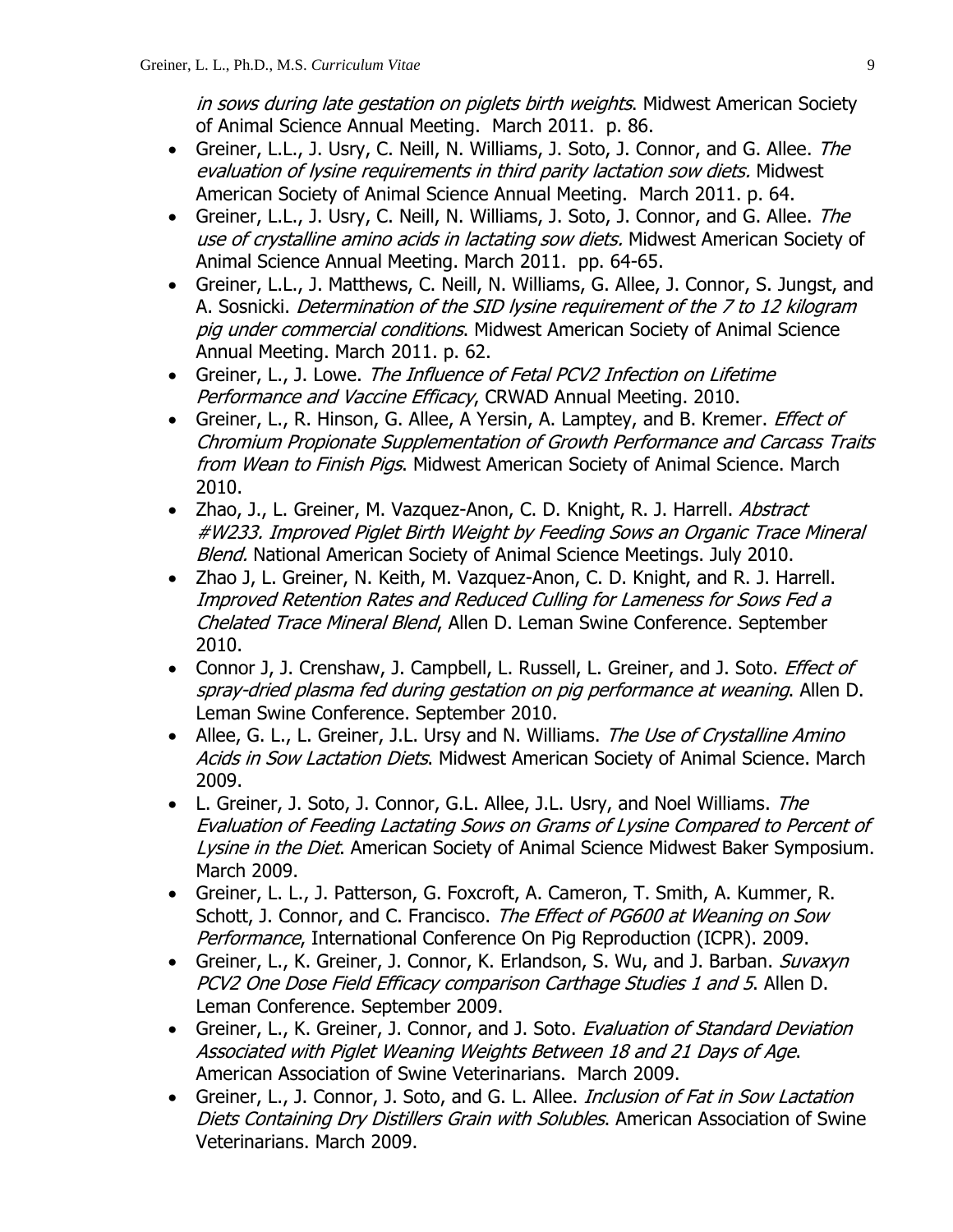- Greiner, L., J. Connor, X. Wang, and G. L. Allee. The Feeding of Dry Distillers Grain with Solubles to Lactating Sows. Midwest American Society of Animal Science. March 2008. J. Anim. Sci. Vol. 86, E-Suppl. 3, 97.
- Greiner, L., J. Connor, X. Wang, and G. L. Allee. The Feeding of Dry Distillers Grain with Solubles to Lactating Sows. American Association of Swine Veterinarians. March 2009.
- L. L. Greiner, and M. A. Apicella. *Incorporation of Sialic Acid into Nontypeable* Haemophilus influenzae Biofilm. American Society of Microbiology Meeting. 2004.
- L. L. Greiner, H. Watanabe, N. J. Phillips, J. Shao, B. W. Gibson, A. Morgan, and M. A. Apicella. Nontypeable Haemophilus influenzae 2019 produces a biofilm containing sialic acid which may mimic mucin O-linked glycans. Midwest Pathogenesis Meeting. 2004.
- J. Jurcisek, L. Greiner, A. Zaleski, M. A. Apicella, J. Cowan, J. Shao, and L. O. Bakaletz. Role of sialic acid and carbohydrate biosynthesis in biofilm formation by Nontypeable Haemophilus influenzae in the microenvironment of the chinchilla middle ear. Midwest Pathogenesis Meeting. 2004.
- M. A. Apicella, L. L. Greiner, and H. Watanabe. Regulation and Biosynthesis of the Biofilm of Nontypeable Haemophilus influenza. American Society of Microbiology Meeting. 2003.
- Greiner, L.L., A. Zaleski, J. M. Cowan, and M. A. Apicella. The role of the lipooligosaccharide synthesis gene (lsg) locus in Haemophilus influenzae airway epithelial cell adherence. Midwest Pathogenesis Meeting. 2002.
- Greiner, L.L., A. Zaleski, J. M. Cowan, and M. A. Apicella. The role of the lipooligosaccharide synthesis gene (lsg) locus in Haemophilus influenzae airway epithelial cell adherence. Microbiology Departmental Meeting, University of Iowa. 2002.

## **Poster Sessions**

- Knox, A., L. Ochoa, L. Greiner. Correlating sampling methods to porcine circovirus type 2 (PCV2) viremia status of sows and piglets in a sow herd with or without PCV2 revaccination during gestation. Student Session presented at: 2017 AASV Annual Meeting, Denver, CO.
- Bloemer, M., E. Jablonski, L. Ochoa, A. Lower, and L. Greiner L. Impact of sow parity on the influenza A (IAV-S) infection timing of the suckling pig in an endemic herd. Poster Session presented at: 2017 AASV Annual Meeting, Denver, CO.
- Greiner, J. Connor, B. Knopf, A. Graham, L. Ochoa, and B. Harrell. Evaluation of nutrient availability when using feed disinfection in nursery diets. American Association of Swine Veterinarians. Poster Session presented at: 2016 AASV Annual Meeting, New Orleans, LA.
- Wurtz, T., L. Greiner, J. Waddell, E. Fano, and R. Edler. Determining the prevalence of Mycoplasma hyopneumonia colonization of weaned piglets from gilt litters. Poster Session presented at: 2016 AASV Annual Meeting, New Orleans, LA.
- Greiner, L. Evaluation of the risk of a feed mill being contaminated with PEDv or PDCov. Poster Session presented at: 2016 AASV Annual Meeting, New Orleans,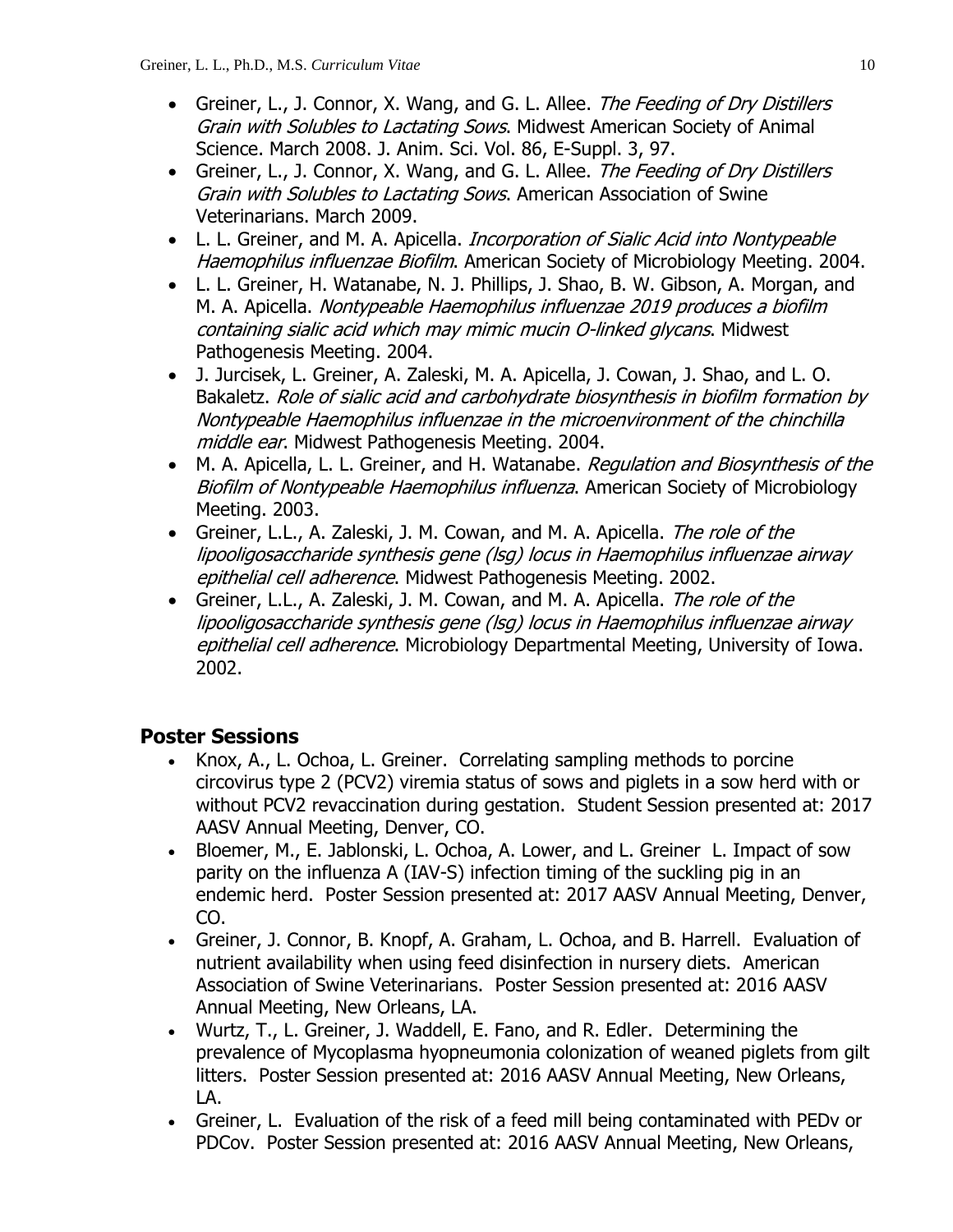LA.

- Greiner, L. J. Connor, A. Graham, J. Mellor, and J. Lowe. Evaluation of a PED vaccine on piglet mortality and sow immunity. Poster Session presented at: 2015 AASV Annual Meeting, Orlando, FL.
- Drebes, D., L. Greiner, E. Nelson, M. Murtaugh, D. King, and J. Connor. The effect of translactational antibodies on preweaning mortality in a porcine epidemic diarrhea virus exposed herd. Student Poster Session presented at: 2015 AASV Annual Meeting, Orlando, FL.
- Johnson, H., L. Greiner, A. Lower, J. Prickett, J. Waddell, and J. Lowe. Evaluation of diagnostic sampling types to evaluate porcine epidemic diarrhea virus shedding status after known exposure to replacement gilts. Student Poster Session presented at: 2015 AASV Annual Meeting, Orlando, FL.
- Daniels, A., L. Greiner, and D. King. Evaluation of PRRSV contamination of drivers' boots and foot pedals during feed truck deliveries. Poster session presented at: 2014 AASV Annual Meeting, Dallas, TX.
- O'Connor, C., J. Connor, D. Classen, and L Greiner. The evaluation of PRRSv transfer via tattooing in the suckling piglet. Poster session presented at: 2014 AASV Annual Meeting, Dallas, TX.
- Cowles, B., L. L. Greiner, D. Neuberger, G. P. Nitzel, and D. M. Amodie. Comparative Evaluation of One and Two dose PCV/M.hyo Vaccination Protocols in Swine Challenged with PCV and M. hyo. Poster session presented at: 2014 AASV Annual Meeting, Dallas, TX.
- Cowles, B., L. L. Greiner, D. Neuberger, G. P. Nitzel, and D. M. Amodie. Comparative Evaluation of One and Two dose PCV/M.hyo Vaccination Protocols in Swine Challenged with PCV and *M. hyo.* Poster session presented at: Allen D. Leman Swine Conference; 2013 Sep 15-17; River Centre, St. Paul, MN.
- Greiner, L., R. Barrett, and J. Connor. The impact of immunological castration on wean to finish body weight variation. Poster session presented at: Allen D. Leman Swine Conference; 2013 Sep 15-17; River Centre, St. Paul, MN.
- Shelton, N. W., J. L. Nelssen, M. D. Tokach, S. S. Dritz, R. D. Goodband, J. M. DeRouchey, L. L. Greiner, J. Connor, and J. C. Woodworth. Effects Of Dietary L-Carnitine And Chromium Picolinate On Sow Reproductive Performance. Poster session presented at: 2013 Midwest Animal Society of Animal Science Annual Meeting, 2013 Mar 11-13, Des Moines, IA.
- Connor, J.F., L. Greiner, J. A. Soto, and G.L. Allee. Effect of increasing feeding levels in sows during late gestation on piglets birth weights. Poster session presented at: 2011 Midwest American Society of Animal Science Annual Meeting; 2011 Mar 14-16; Des Moines, IA.
- Zhao, J, L. Greiner, N. Keith, M. Vazquez-Anon, C. D. Knight, and R. J. Harrell, Improved Retention Rates and Reduced Culling for Lameness for Sows Fed a Chelated Trace Mineral Blend. Poster session presented at: Allen D. Leman Swine Conference; 2010 Sep 18-21; River Centre, St. Paul, MN.
- Connor, J., J. Crenshaw, J. Campbell, L. Russell, L. Greiner, and J. Soto. Effect of spray-dried plasma fed during gestation on pig performance at weaning. Poster session presented at: 2010 Allen D. Leman Swine Conference; 2010 Sep 18-21; RiverCentre, St. Paul, MN.
- Connor, J., K. Greiner, L. Greiner, and J. Lowe. Comparison of Mycoplasma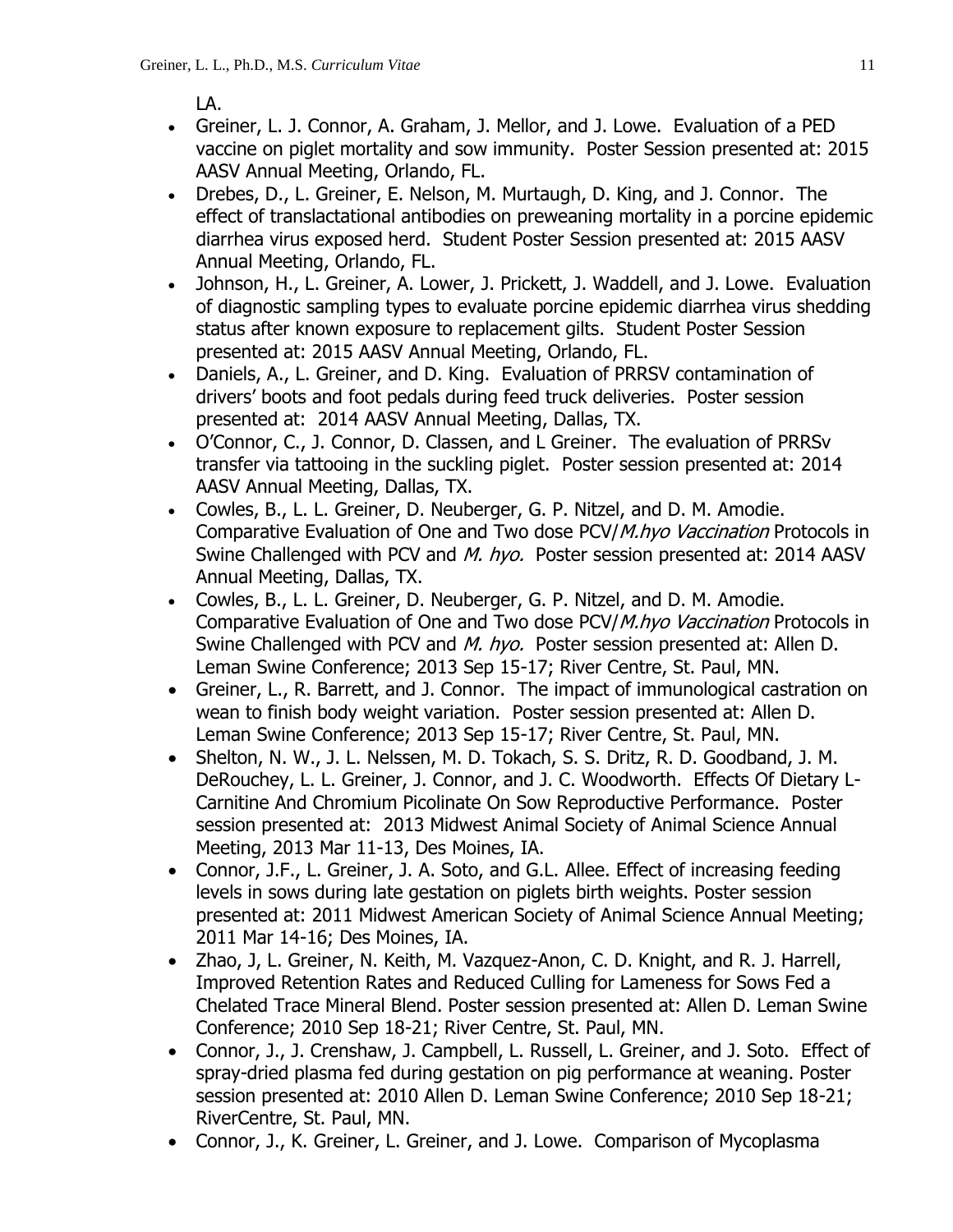Hyopneumoniae Vaccination Regimens in Pigs Under Mhyo Pressure. Poster session presented at: 2010 AASV Annual Meeting; 2010 Mar 6-9; Omaha, NE.

- Reiman, J., C. Folkerts, L. Greiner, J. Lowe, J. Connor, and R. White. Bacterial infection of the navel cord blood clot in neonatal piglets: prevalence and clinical outcomes. Poster session presented at: 2010 AASV Annual Meeting; 2010 Mar 6- 9; Omaha, NE.
- Connor, J., J. Patterson, A. Cameron, T. Smith, A. Kummer, A. Schott, L. Greiner, and G. Foxcroft. Responses to Exogenous Gonadotrohin Treatment in Contemporary Weaned Sows. Poster session presented at: International Exogenous Conference On Pig Production (ICPR). 2009.
- Connor, J., J. Patterson, A. Cameron, T. Smith, A. Kummer, R. Schott, L. Greiner, and G. Foxcroft. The Effect of PG600 at Weaning on Weaned Primiparious Sow Performance. Poster session presented at: Banff Pork Seminar. 2009. University of Alberta, Canada.
- Connor, J., E. Schilling, L. Greiner, and J. Lowe. Efficacy of Intensive Neonatal Piglet Care on Umbilical Hernias and Joint Infections; 2009 Mar 11; Dallas, TX.
- Connor, J., K. Greiner, L. Greiner, K. Erlandson, S. Wu, and J. Barban. Suvaxyn® PCV2 One Dose Field Efficacy Comparison Carthage Study I. Poster session presented at: Allen D. Leman Conference. 2008 Sep 20-23. Saint Paul, MN.

### **Educational Presentations and Programs:**

- Presenter to the 2017 Carthage Veterinary Service, Ltd. Twenty-sixth Annual Swine Health and Production Conference "Understanding FSMA"
- Presenter to the 2017 Carthage Veterinary Service, Ltd. Twenty-sixth Annual Swine Health and Production Conference "Ractopamine Alternatives"
- Presenter to the 2016 Novus China Swine Academy (Beijing) "Nutrition requirement and management of nursery pigs: how to get to 32 kg in 70 days", Nutritional and management strategies to optimize feed efficiency of grow-finish swine", and Strategies of the weaned piglet: how to balance growth and gut health".
- Presenter to the 2016 Carthage Veterinary Service, Ltd. Twenty-sixth Annual Swine Health and Production Conference "Nutritional Tools for Feed Efficiency"
- Presenter to the 2016 Eastern Canada Nutrition Conference "Sow Amino Acid Requirements During Lactation"
- Presenter to the 2015 Carthage Veterinary Service, Ltd. Twenty-fifth Annual Swine Health and Production Conference "Effect of Timing and Relocation of Replacement Gilts" and "PEDv – Shedding Duration, Immunity and Vaccine"
- Presenter to the 2014 Carthage Veterinary Service, Ltd. Twenty-fourth Annual Swine Health and Production Conference "Removing Animal Protein – Risks and Management" and "Diet Adjustments during a PRRS Outbreak"
- Presenter to the 2012 Swine Summit "Update on Sow Nutrition"
- Presenter to the 2013 Carthage Veterinary Service, Ltd. Twenty-third Annual Swine Health and Production Conference "Lactation Feeding – What's Important"
- Presenter to the 2012 American Association of Swine Veterinarians "Putting It All Together"
- Presenter to the 2012 Carthage Veterinary Service, Ltd. Twenty-second Annual Swine Health and Production Conference "Feeding for Profitability"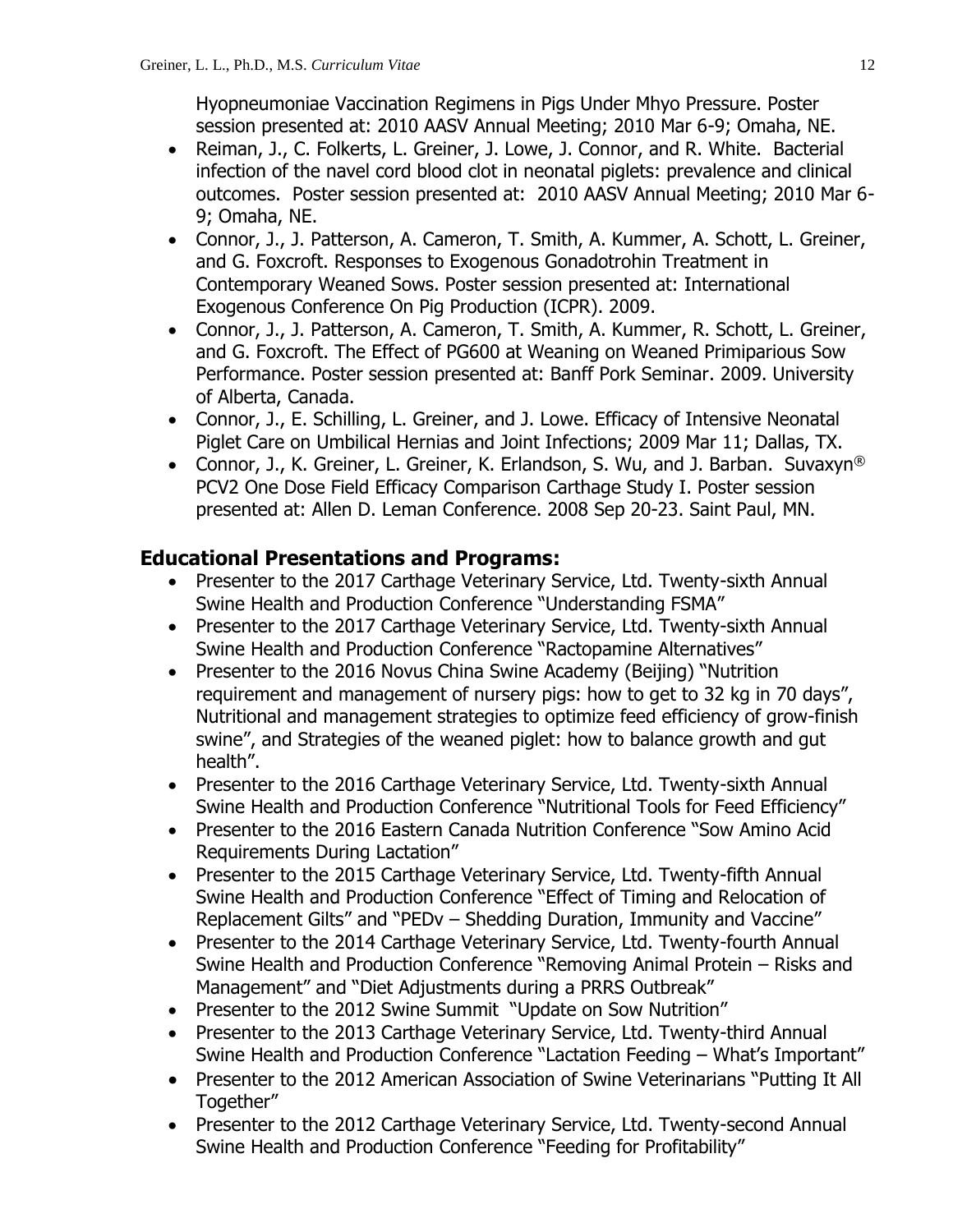- Presenter to the 2012 Carthage Veterinary Service, Ltd. Twenty-second Annual Swine Health and Production Conference "Effect Day of Mixing Gestating Sows"
- Presenter to the 2011 American Association of Swine Veterinarians "The Truth on Our Own Terms – Best Utilization of Research Barns"
- Presenter to the 2011 Carthage Veterinary Service, Ltd. Twenty-first Annual Swine Health and Production Conference "Farrowing Paradigm Shift – Challenging Historical Production Practices"
- Presenter to the 2010 American Association of Swine Veterinarians "Maximizing" Today's Sow Performance with Nutrition"
- Presenter to the 2010 Carthage Veterinary Service, Ltd. Twentieth Annual Swine Health and Production Conference "Montessori School: Alternative Ingredients"
- Presenter to the 2010 Leman Swine Conference "Sow Feeding Systems: Matching the Feeding System to the Biology of the Sow"
- Presenter to the 2010 Midwest American Society of Animal Science Billy Day Symposium "Impact of Nutrition on Sow Physiology"
- Presenter to the 2010 Swine Summit "Sow Nutrition"
- Presenter to the 2009 American Association of Swine Veterinarians "Field Efficacy Comparison of Suvaxyn® PCV2 One Dose and Two Other Commercial PCV Vaccines: Carthage Trial Update"
- Presenter to the 2009 Carthage Veterinary Service, Ltd. Nineteenth Annual Swine Health and Production Conference "Go to a Cafeteria or Order in Restaurant? Which is Better for Gestating Sows?"
- Presenter to the 2009 Carthage Veterinary Service, Ltd. Nineteenth Annual Swine Health and Production Conference "When Cotton Candy and Corn Dogs Just Don't Do It: Feeding the Lactating Sow"
- Presenter to the 2009 Midwest American Society of Animal Science "The Evaluation of Feeding Lactating Sows on Grams of Lysine Compared to Percent of Lysine in the Diet"
- Presenter to the 2009 Midwest American Society of Animal Science "The Use of Crystalline Amino Acids in Sow Lactation Diets"
- Presenter to the 2009 World Pork Exposition "Value of Swine Research in Commercial Facilities"
- Presenter to the 2008 Midwest American Society of Animal Science "The Feeding of Dry Distiller Grain with Solubles to Lactating Sows"
- Presenter to the 1999 Midwest American Society of Animal Science Baker Symposium "Effects of Dietary Soy Genistein on Pig Growth and Immune Response in Virally Challenged Pigs"
- Presenter to the 1998 National American Society of Animal Science Meetings "Effect of Protein Source (Casein vs. Soy) on Growth in Antigen Exposed Pigs"

# **Professional Organization Membership and Recognitions:**

- American Association of Swine Veterinarians (2009 to present)
- American Society of Animal Science (1997 to present)
- NIH Post-Doctoral Immunology Training Grant (2002-2005)
- Iowa State Research Excellence Award (Master's Thesis, 1999)
- Miller Fellowship (1997-2001)
- Iowa State University Honors Program (1994-1996)